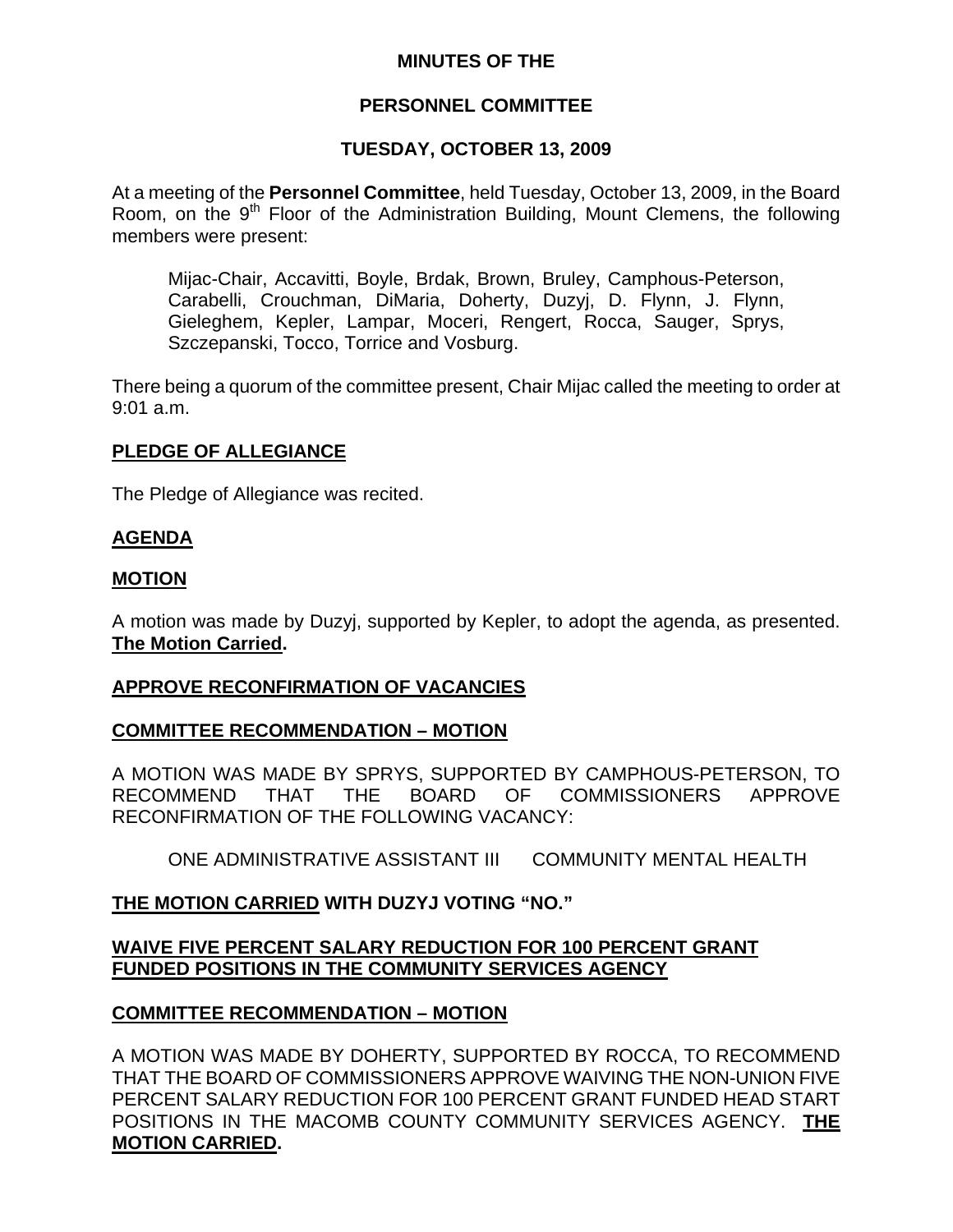## **AMENDMENT TO COUNTY HIRING POLICY REGARDING VACANT POSITIONS**

### **COMMITTEE RECOMMENDATION – MOTION**

A MOTION WAS MADE BY SZCZEPANSKI, SUPPORTED BY KEPLER, TO RECOMMEND THAT THE BOARD OF COMMISSIONERS APPROVE AN AMENDMENT TO THE COUNTY HIRING POLICY REGARDING VACANT POSITIONS AS OUTLINED IN AN OCTOBER 2, 2009 CORRESPONDENCE FROM THE HUMAN RESOURCES PROGRAM DIRECTOR-PERSONNEL SERVICES.

The following commissioner spoke: Doherty.

Chair Mijac called for a vote on the motion and **THE MOTION CARRIED.** 

## **AUTHORIZE PLANNING AND ECONOMIC DEVELOPMENT DEPARTMENT TO HIRE PART-TIME INTERN TO ASSIST IN THE NEIGHBORHOOD STABILIZATION PROGRAM (RECOMMENDED BY PED COMMITTEE ON 10-7-09)**

#### **COMMITTEE RECOMMENDATION – MOTION**

A MOTION WAS MADE BY SZCZEPANSKI, SUPPORTED BY TOCCO, TO RECOMMEND THAT THE BOARD OF COMMISSIONERS AUTHORIZE THE DEPARTMENT OF PLANNING AND ECONOMIC DEVELOPMENT TO HIRE A PART-TIME INTERN TO ASSIST IN THE NEIGHBORHOOD STABILIZATION PROGRAM (NSP); FUNDING IS AVAILABLE FROM THE NSP GRANT. **THE MOTION CARRIED.** 

## **APPROVE REVISED PERSONNEL MANUAL**

The following commissioner spoke: Doherty.

## **COMMITTEE RECOMMENDATION – MOTION**

A MOTION WAS MADE BY BRULEY, SUPPORTED BY SPRYS, TO RECOMMEND THAT THE BOARD OF COMMISSIONERS APPROVE THE REVISED PERSONNEL MANUAL.

#### **MOTION**

A motion was made by Vosburg, supported by Doherty, to postpone.

The following commissioners spoke: Vosburg, Crouchman, Bruley, Doherty, Sprys, Tocco, Duzyj, J. Flynn, Kepler and Rengert.

A roll call vote was taken on the motion to postpone as follows:

Voting Yes were Accavitti, Camphous-Peterson, Crouchman, Doherty, Duzyj, J. Flynn, Lampar, Rengert, Rocca and Vosburg. There were 10 "Yes" votes.